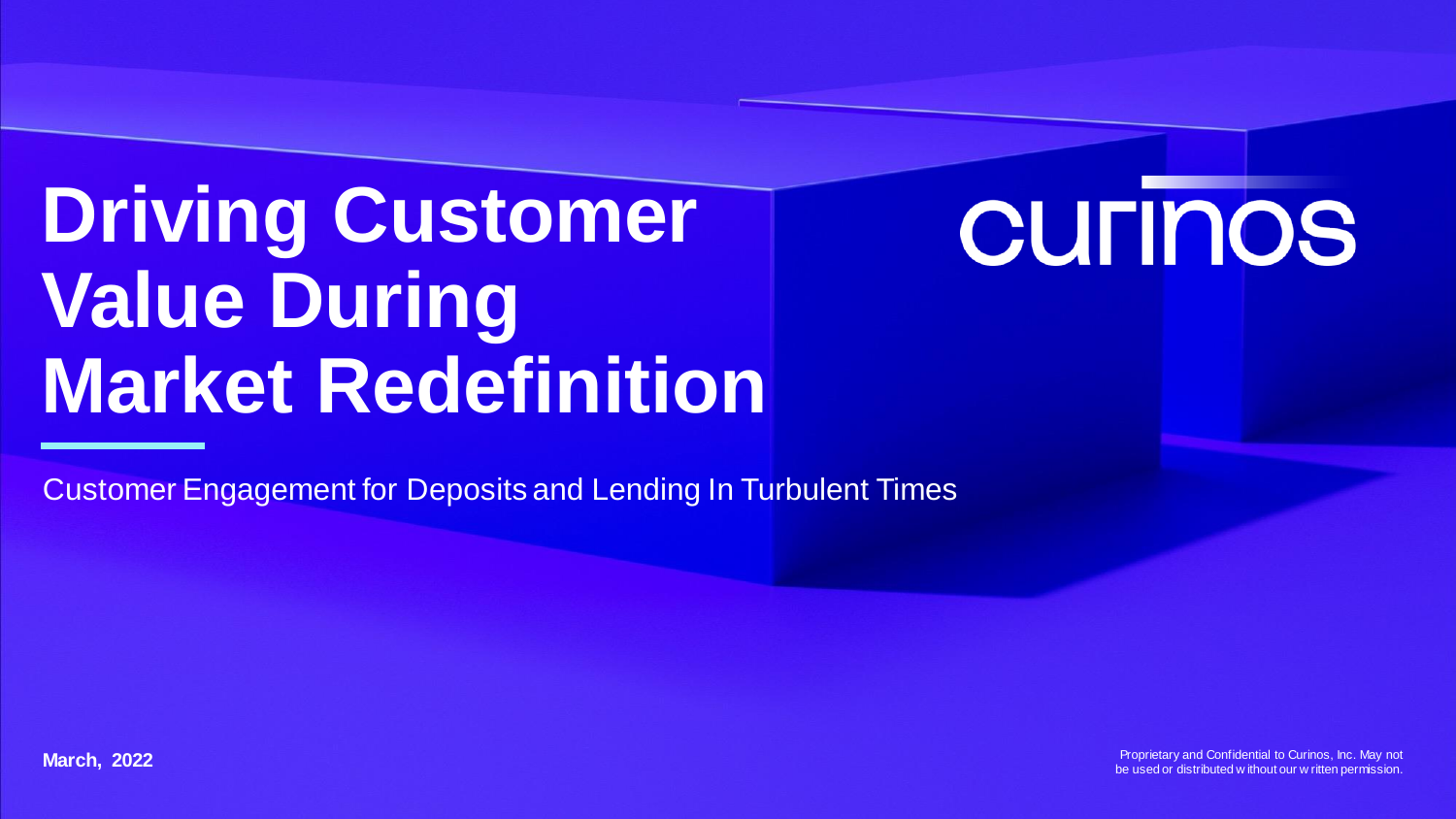# **TODAY'S** SPEAKERS **Andrew Frisbie Hank Israel**



Executive Vice President

Client Relationship Manager & Deposits Thought Leader



**Director** 

Innovation & New Markets: Customer Insights & Treatment Execution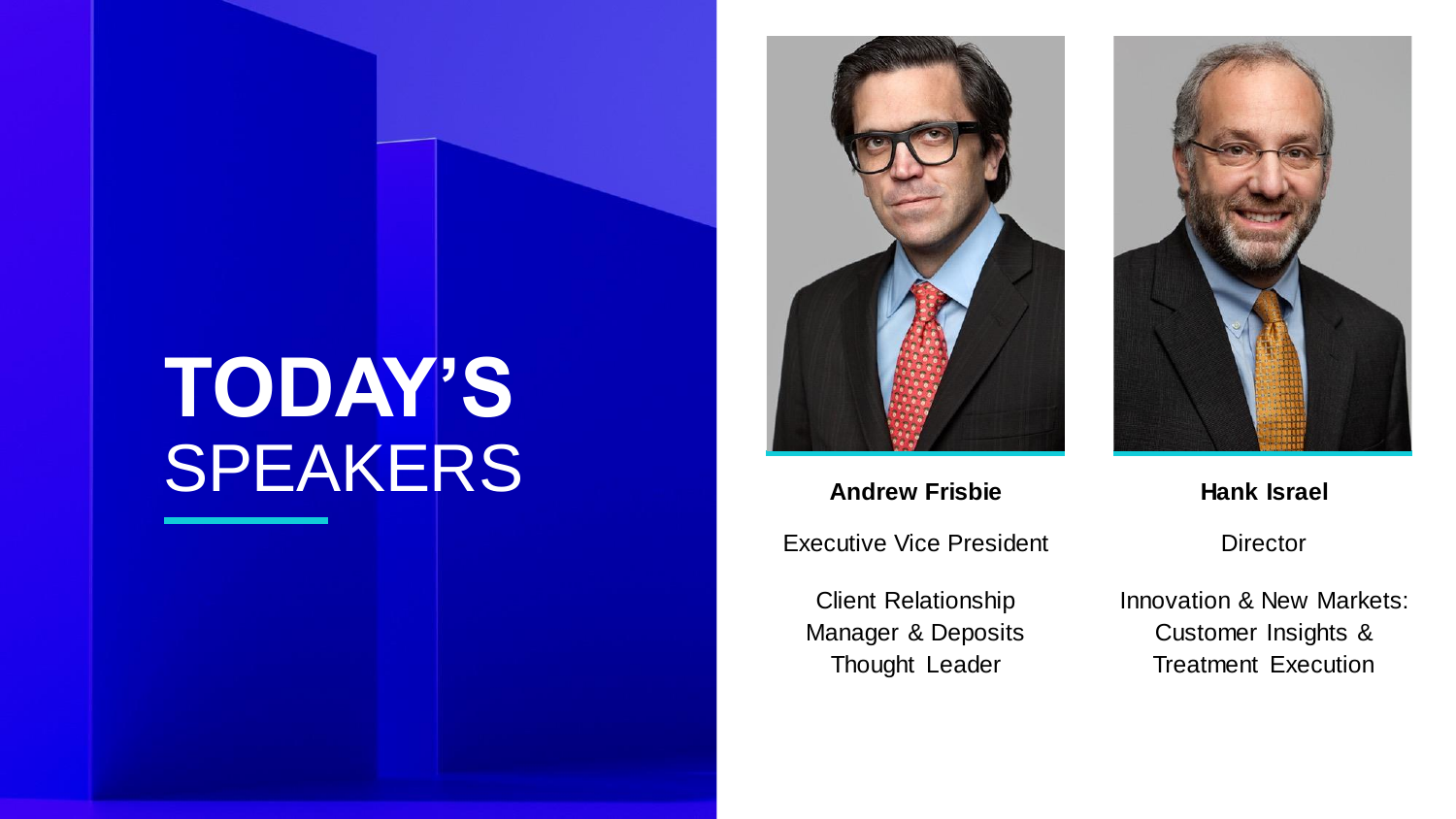# **TABLE OF** CONTENTS

- 1. Situation Rising Rate and Fee Income Pressure
- 2. Complication Continued Dislocation of Physical Presence
- 3. Challenge Engaging Customers in Balance Growth/Retention
- 4. Deep Dive Deposit Retention
- 5. Deep Dive HELOC Sales & Utilization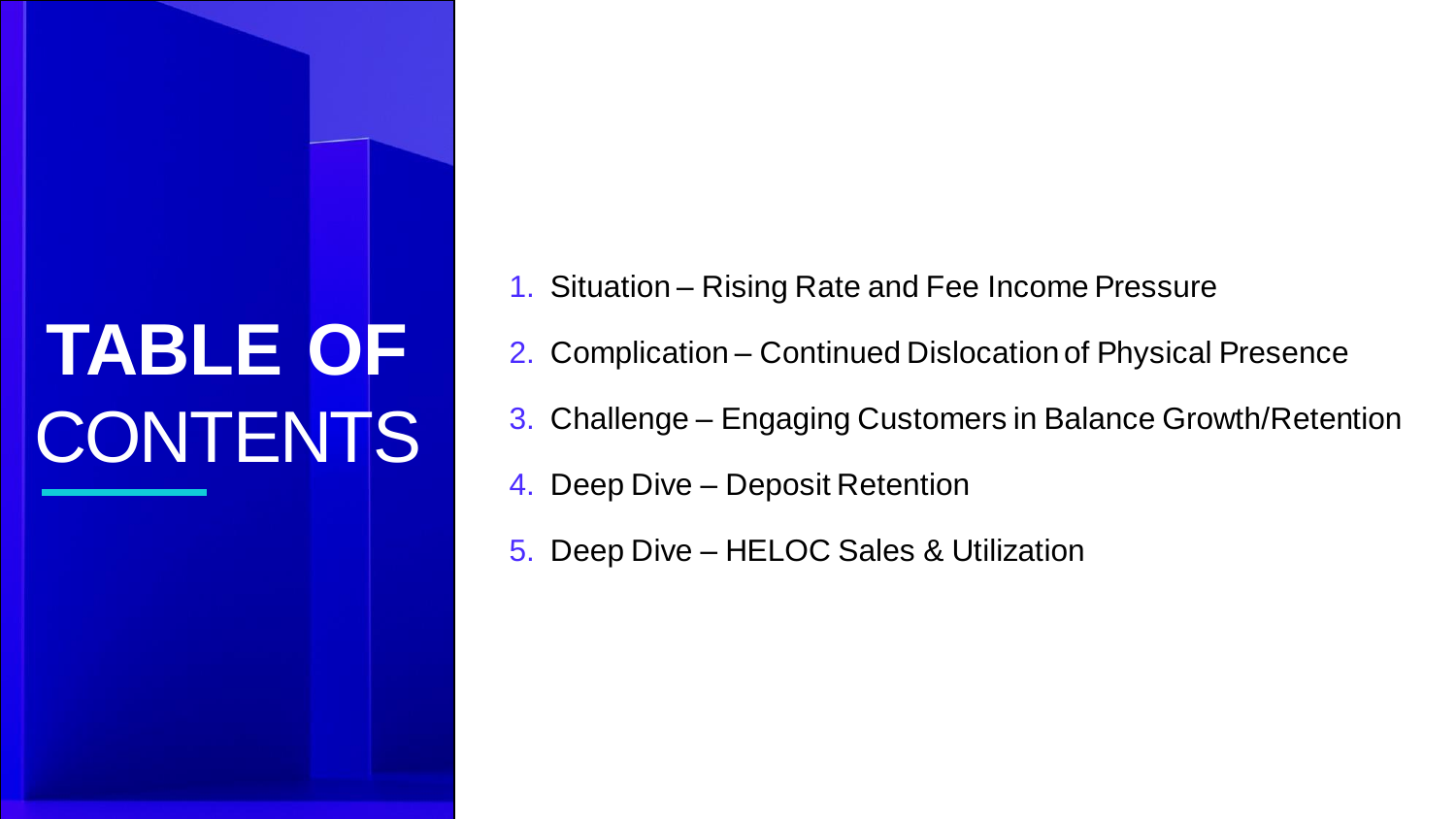# **As the environment shifts, FIs face three major challenges/ opportunities**

## **Consumer Small Dollar Liquidity**

BNPL and Overdraft Reform Driven by Competition (and potentially regulatory action) are on target to reduce OD fees.

#### *How do FIs Recapture Relevant Liquidity Lending?*



**Banking Industry NSF/OD Fees** 

#### Note: 2018 OD Fee Income is SNL SCDA adjusted for OD Fees; OD Fee Income = \$15B (adjusted for COVID impact); Excluded banks with <= \$1B in total assets; Pre-Tax Income defined as retail income, incl. interest income from deposits and consumer loans

## **Larger FIs have Bloated Deposit Books Home Lending Transition**

FIs are flush with deposits, with historically low loan to deposit ratios, while Direct FIs will require deposits in the rising rate environment.

#### *How do FIs Retain High Quality Deposit Customers without Rate?*



Home equity is at a cyclical high, mortgage rates are rising, slowing the c/o refi market, home equity application share is growing.

#### *Can FIs leverage this environment to revitalize home equity sales?*





 $\blacksquare$  Direct  $\blacksquare$  Traditional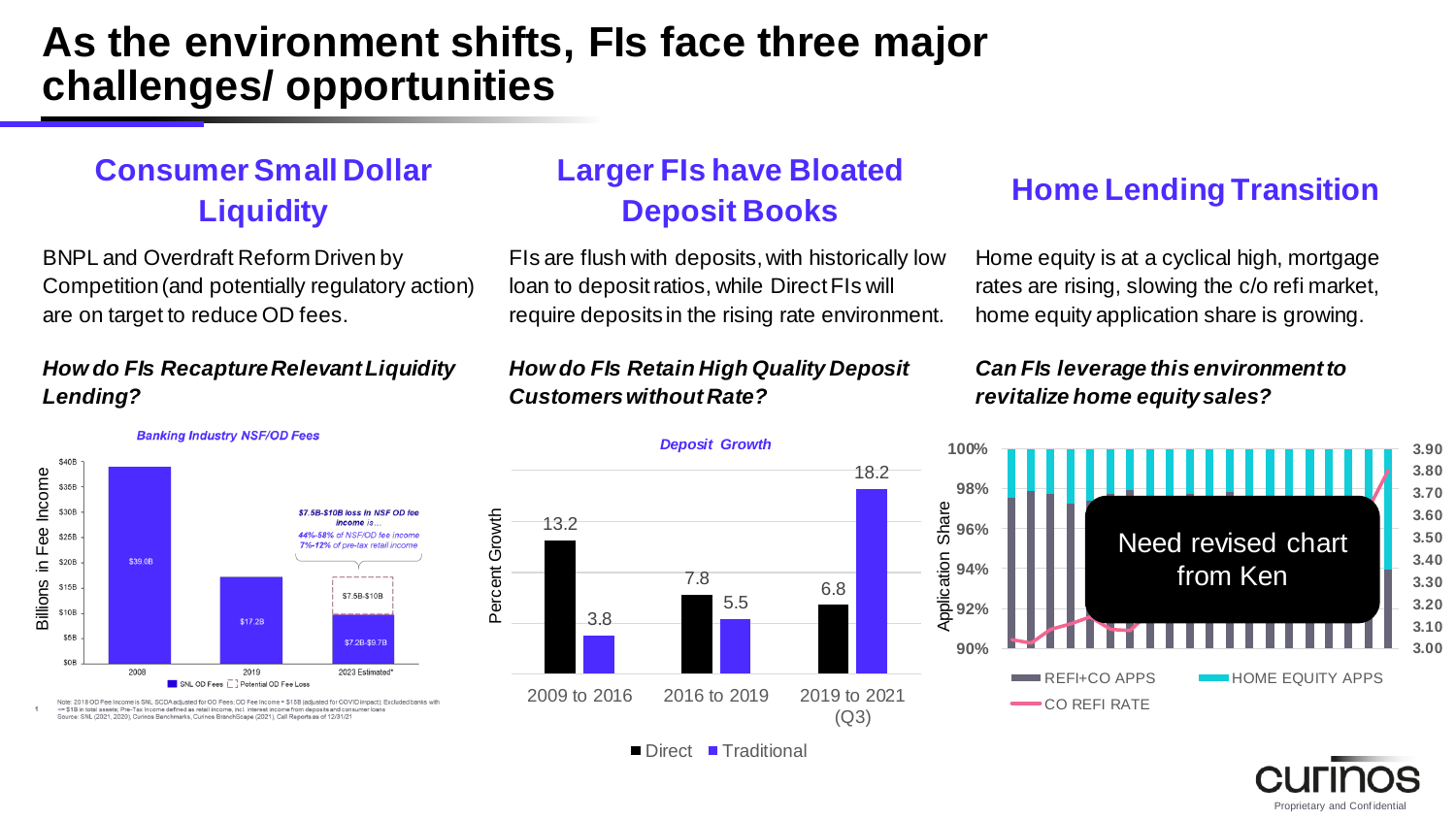# **Simultaneously, the market is being disrupted by the experiencebased economy, driven by challengers**

FI's customer base was defined by the demographics of branch locations – capital requirements to build branches favored large national players



### **Old World Experience Based Economy**

Financial Services providers address relevant needs of audiences and leverage analytics to find like minded consumers who will value their services.



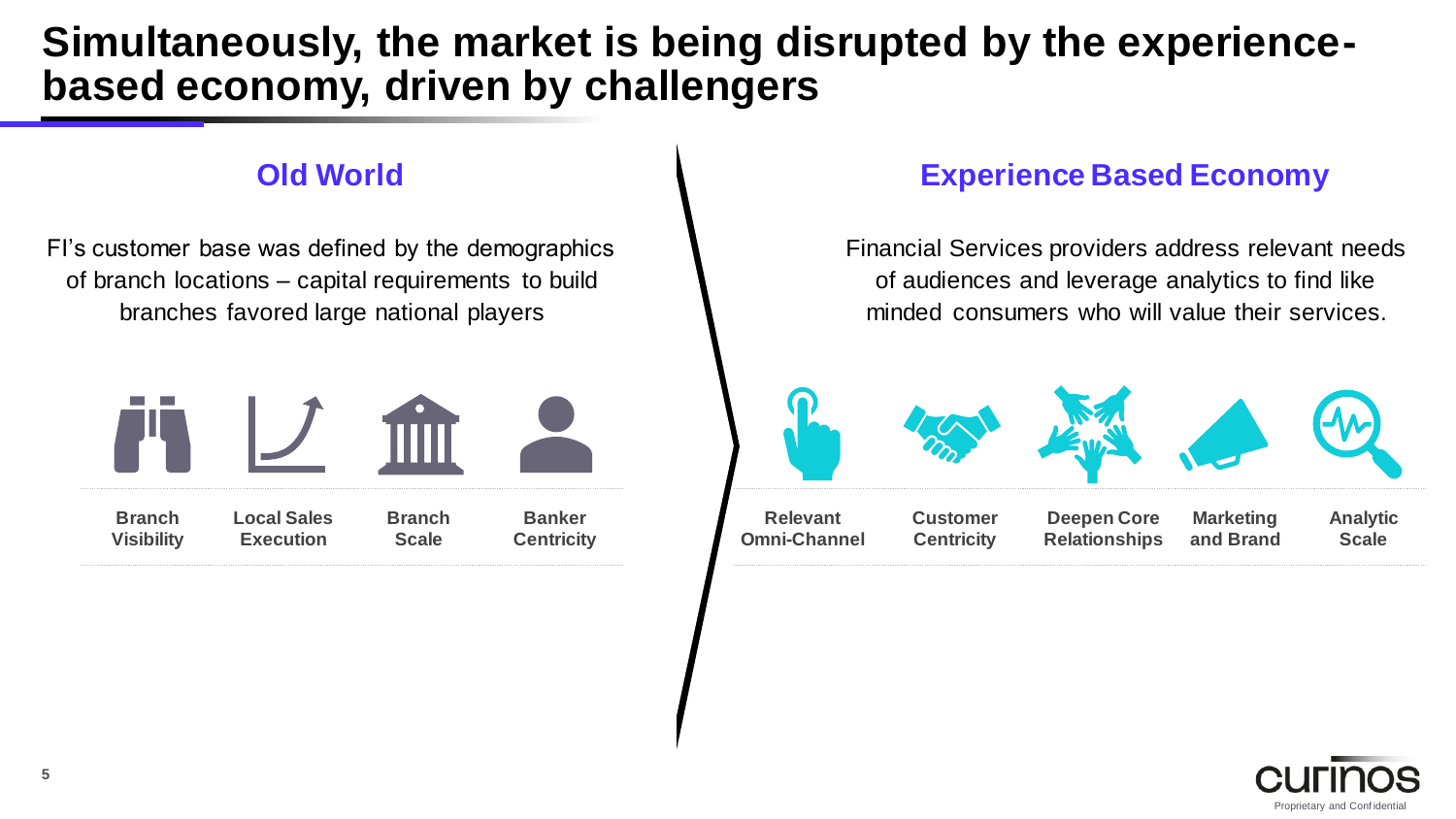# **Branch share no longer drives balance volume for FIs, a new competition for consumers is emerging**

### **Primary Checking Acquisition Drivers for Branch Based FIs <b>KEY TAKEAWAYS**



Marketing and Branding are now dominant drivers of customer acquisition in retail banking.

'Leading digital' remains an acquisition driver for National and Neobanks, while **Regional banks** struggle to entice customers with digital capabilities

Note: Drivers for branch-based banks only includes banks w ith a branch presence | \*Brand-composed of various attributes (e.g., "friendly and helpful", "helps you plan") from the Curinos Shopper Survey | Direct banks include: Ally, Charles Schw ab Bank, Discover | Neobanks include: Chime, Current, SoFi Money, Varo Source: Curinos Analysis of Primary Checking Purchasers; Curinos 2015-2021 U.S. Shopper Survey, Curinos BranchScape, MasterCard ATM Data, Kantar Media, Comperemedia

# **CULINOS**

**6**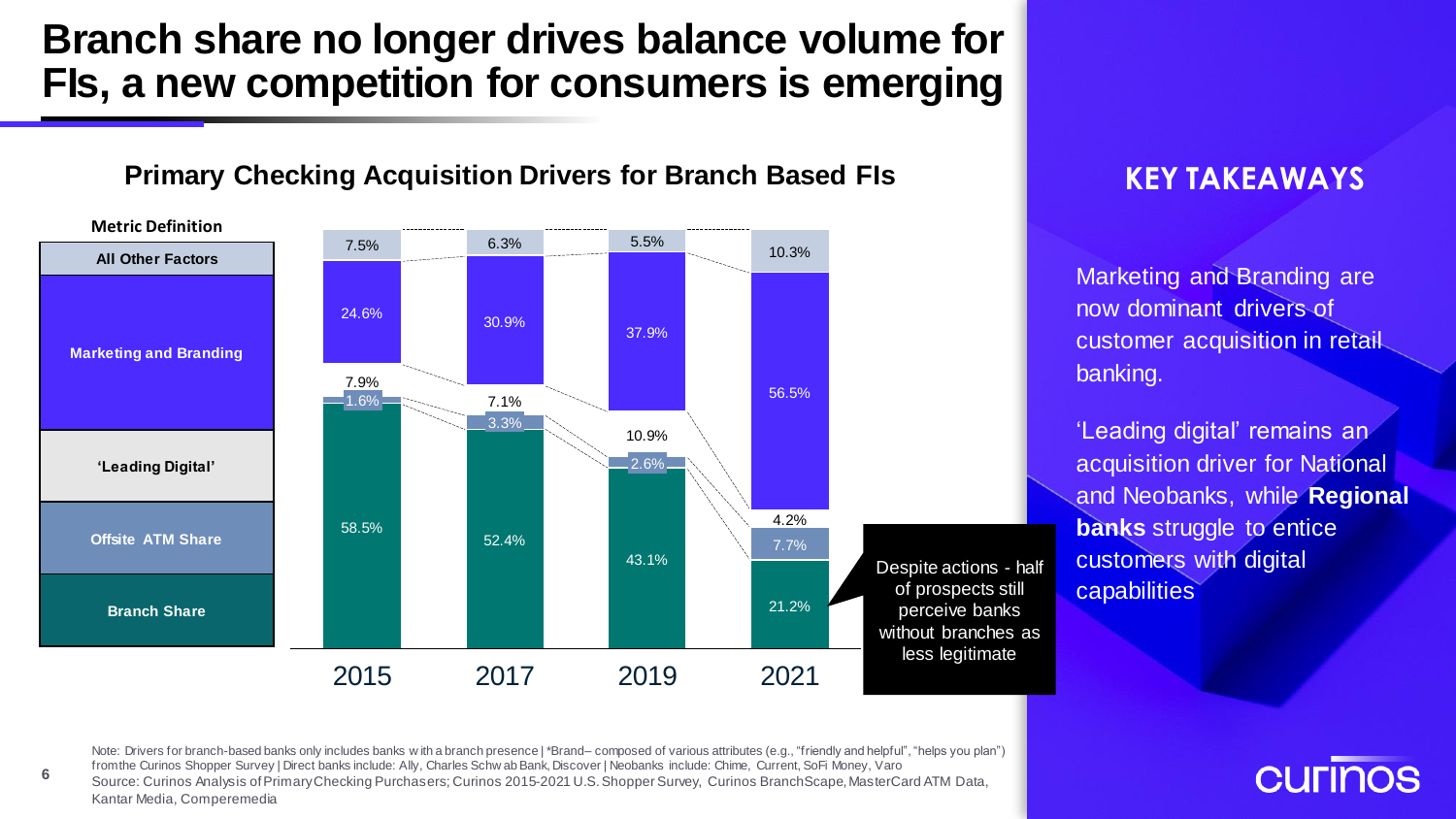# **An expanded customer profile enables more precise insights and customer-level targeting**



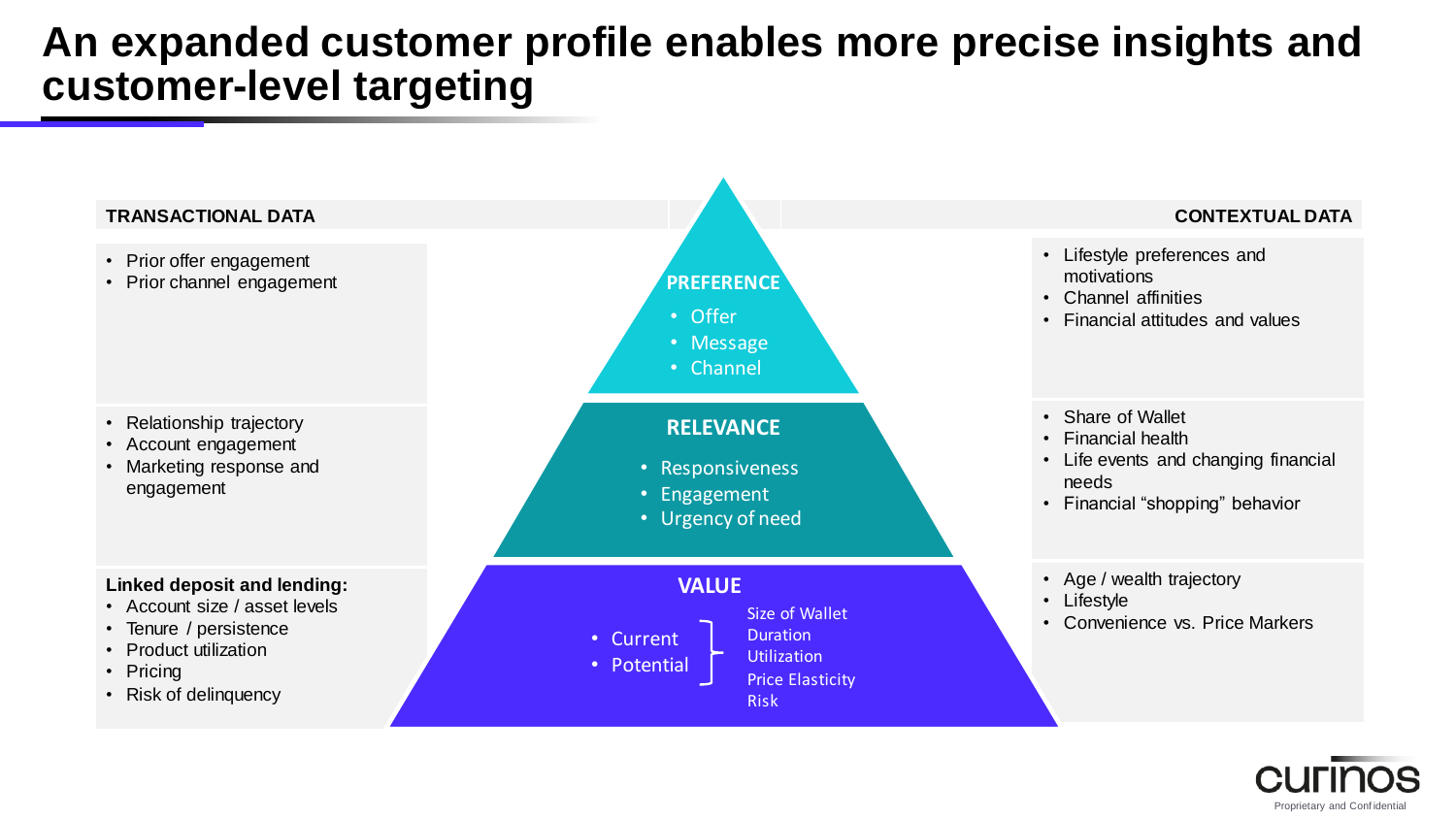## **Insights can address opportunities across the customer lifecycle and throughout the organization**

|                   | <b>ACQUISITION</b>                                                 |                                                                                                      | <b>CUSTOMER VALUE CREATION</b>                                                                                     |                                                                                                                              |                                                                                                                                                      |                                       |  |
|-------------------|--------------------------------------------------------------------|------------------------------------------------------------------------------------------------------|--------------------------------------------------------------------------------------------------------------------|------------------------------------------------------------------------------------------------------------------------------|------------------------------------------------------------------------------------------------------------------------------------------------------|---------------------------------------|--|
|                   | <b>Attract</b>                                                     | <b>Account</b><br><b>Opening</b>                                                                     | <b>Onboarding</b><br><b>Activate</b><br><b>Fund</b>                                                                | <b>Account</b><br><b>Usage</b>                                                                                               | <b>Cross-</b><br><b>Sell</b>                                                                                                                         | <b>Service &amp;</b><br><b>Defend</b> |  |
|                   | Drive volume to<br>channel                                         | Maximize<br>Maximize funding, relationship<br>breadth, and drive product<br>conversion<br>activation |                                                                                                                    |                                                                                                                              | Drive value from existing product relationship through<br>utilization and retention, while expanding the<br>relationship through additional products |                                       |  |
| <b>Marketing</b>  | Tailor offers and messages to<br>distinct high potential audiences |                                                                                                      |                                                                                                                    |                                                                                                                              |                                                                                                                                                      |                                       |  |
| <b>Sales</b>      | Expectation<br>setting pre-<br>sales                               | Intuitive and<br>tailored<br>application<br>journey                                                  | Onboarding experience<br>and processes remove<br>friction and align to<br>customer expectations and<br>preferences | Engagement tactics uniquely designed to advance<br>customers through distinct journeys and support<br>relationship expansion |                                                                                                                                                      |                                       |  |
| <b>Experience</b> |                                                                    |                                                                                                      |                                                                                                                    |                                                                                                                              |                                                                                                                                                      |                                       |  |
| <b>Product</b>    | Products designed to address<br>needs of available market          |                                                                                                      |                                                                                                                    | Products targeted to distinct segments and designed<br>to address evolving needs                                             |                                                                                                                                                      |                                       |  |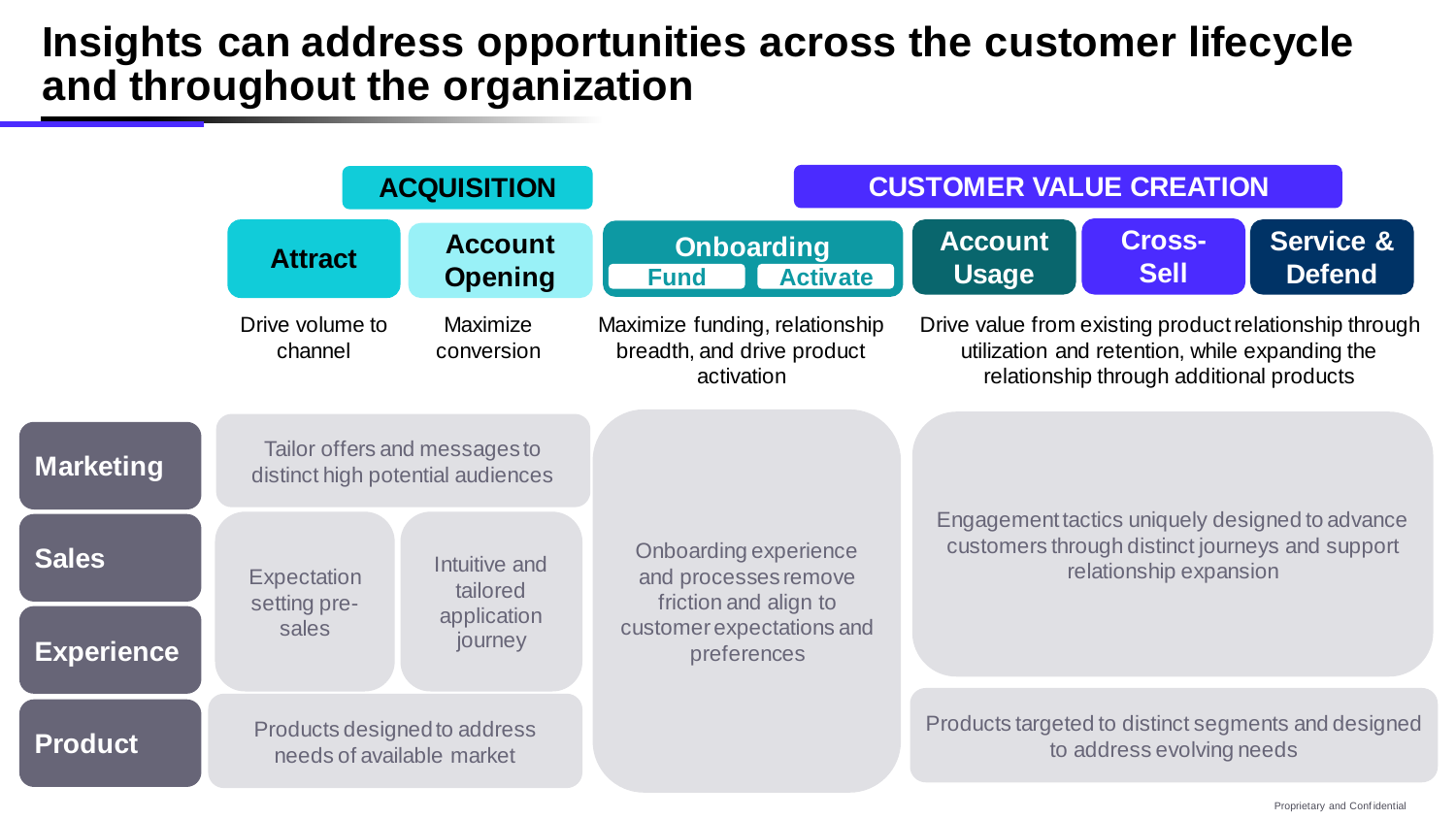# **Successful FIs will leverage insights across strategy, product(s) and marketing to plan and execute in tighter cycles**



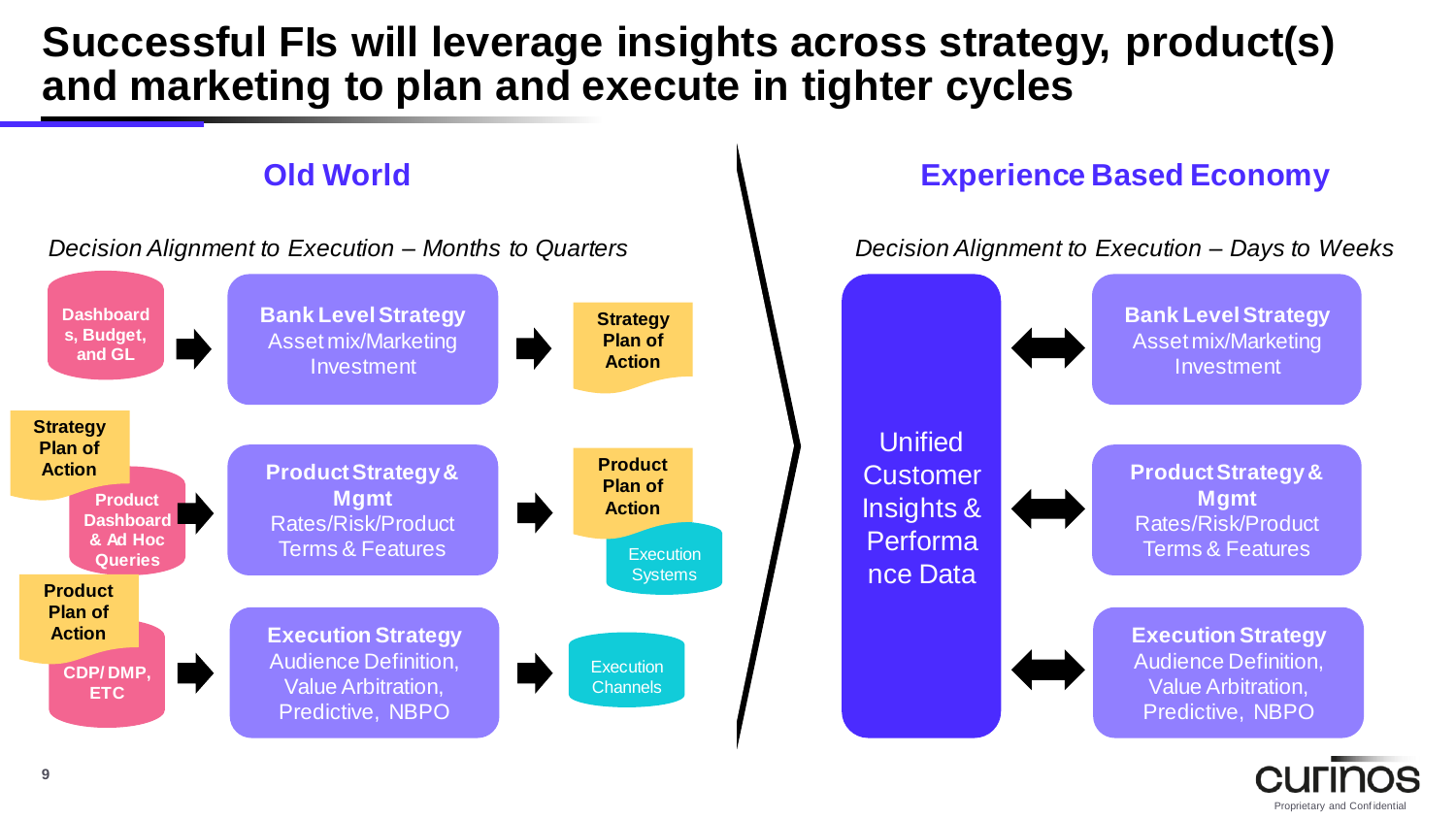# **Opportunity One** Enabling Liquidity

Overdraft fee pressure will limit the audience FIs can provide liquidity to economically.

Leveraging deposit and transaction data, FIs can 'open the buy box' for lower cost lending to a broader audience.

#### **QUESTIONS FIs NEED TO ANSWER**

Which customers, but for their deposit behavior, may be overlooked for credit cards or installment loans?

Which customers have observed liquidity needs and would benefit from either a pre-arranged credit facility or an immediate access facility?

How do I manage the risk of these customers

#### **WHAT ACTIONABLE INSIGHTS ARE REQUIRED**

List of customers with their max limit and recommended access/product Experiences/treatments by "safe" loan value to support financial wellbeing Performance of loans/lines/advances to "learn" improved offers and access logic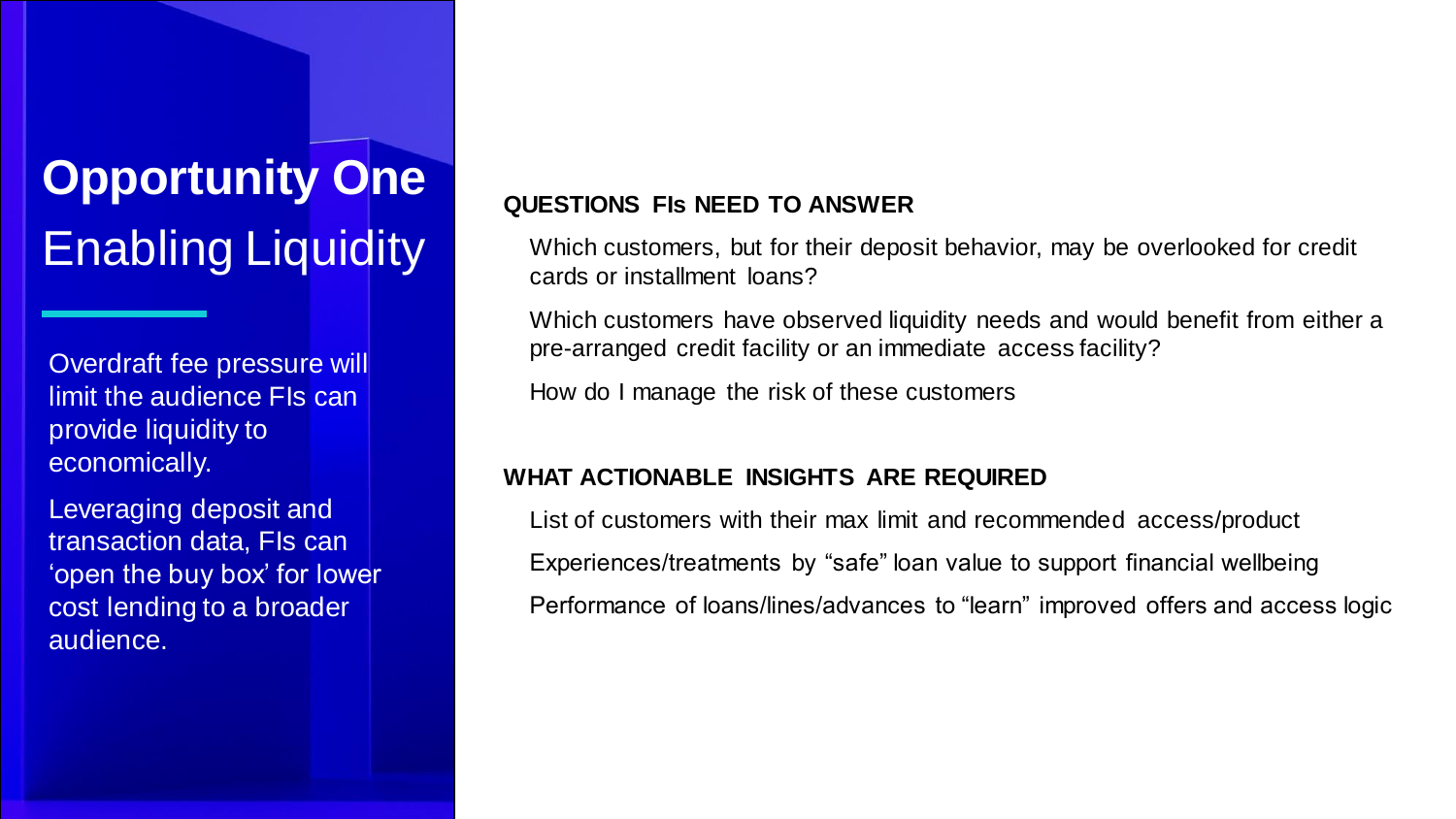# **Leveraging relationship deposit and transaction data can further discriminate risk, utilization and duration**





**Traditional Risk Score Bands**

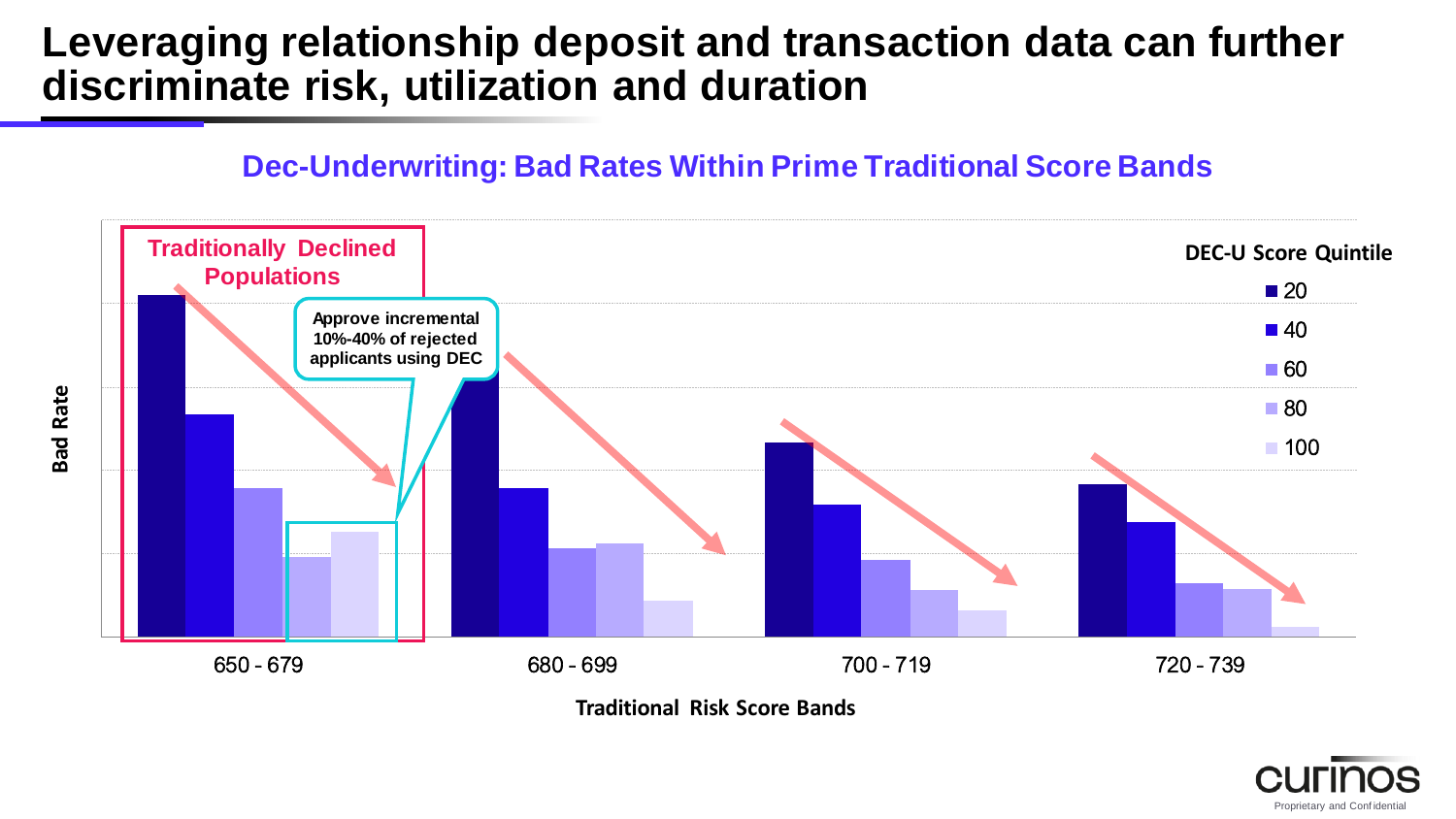**Opportunity Two** (HE)LOC Cross-sell

Capture increased share of new HELOC accounts as demand shifts away from mortgages

> Proactively target high potential audiences for new loans

Reactively adapt interactions as certain audiences submit applications

#### **QUESTIONS FIs NEED TO ANSWER**

Which customers have a need and are willing to open a line?

What is the rate elasticity of the customer?

What is the estimated utilization and duration of balances on the new line?

What is the probability of default and collection?

#### **WHAT ACTIONABLE INSIGHTS ARE REQUIRED**

Ranked customer list based on risk adjusted return on incremental balances given an offer rate or rates and outstanding balance duration

A test plan to determine which treatment is the most cost-effective for driving incremental value

Campaign performance analysis to identify areas for optimizing net contribution in future campaigns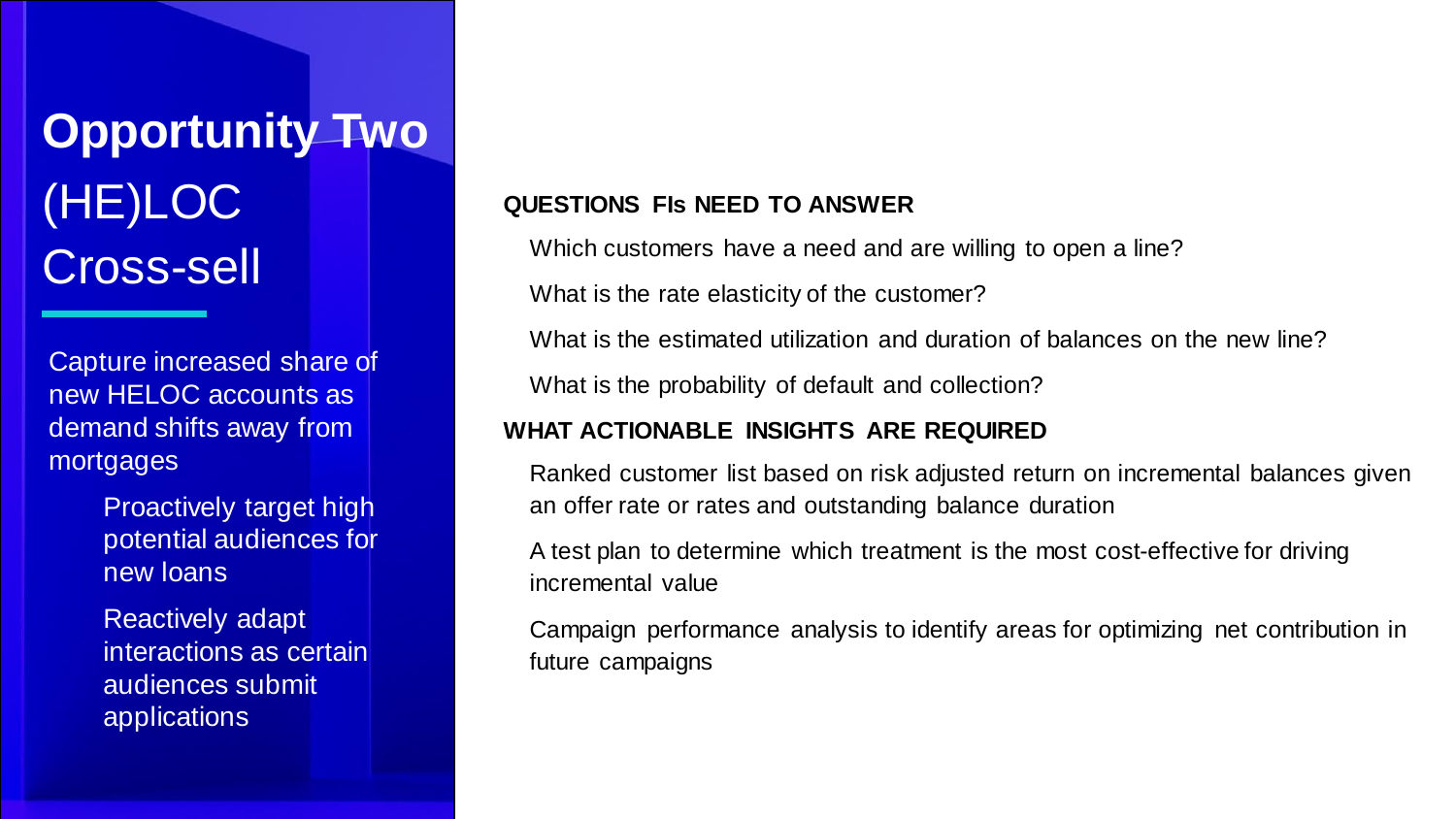**Opportunity Three** Deposit Customer (as opposed to balance) Retention

Maintain relevance with rateseeking deposit customers when the organization does not currently need their deposits without damaging the relationship

### **QUESTIONS FIs NEED TO ANSWER**

Which customers have sought rate in prior rising rate environments?

What price differential will force a customer to move their deposits? Move their relationship?

What other value can the FI provide when they do not require the deposits?

#### **WHAT ACTIONABLE INSIGHTS ARE REQUIRED**

Which customers are likely to move at a given differential rate?

How does this impact the FI's balance forecast?

What CLV do they bring beyond the deposit relationship?

What other relationship value can the bank provide (non-priced or economic) to maintain their relationship?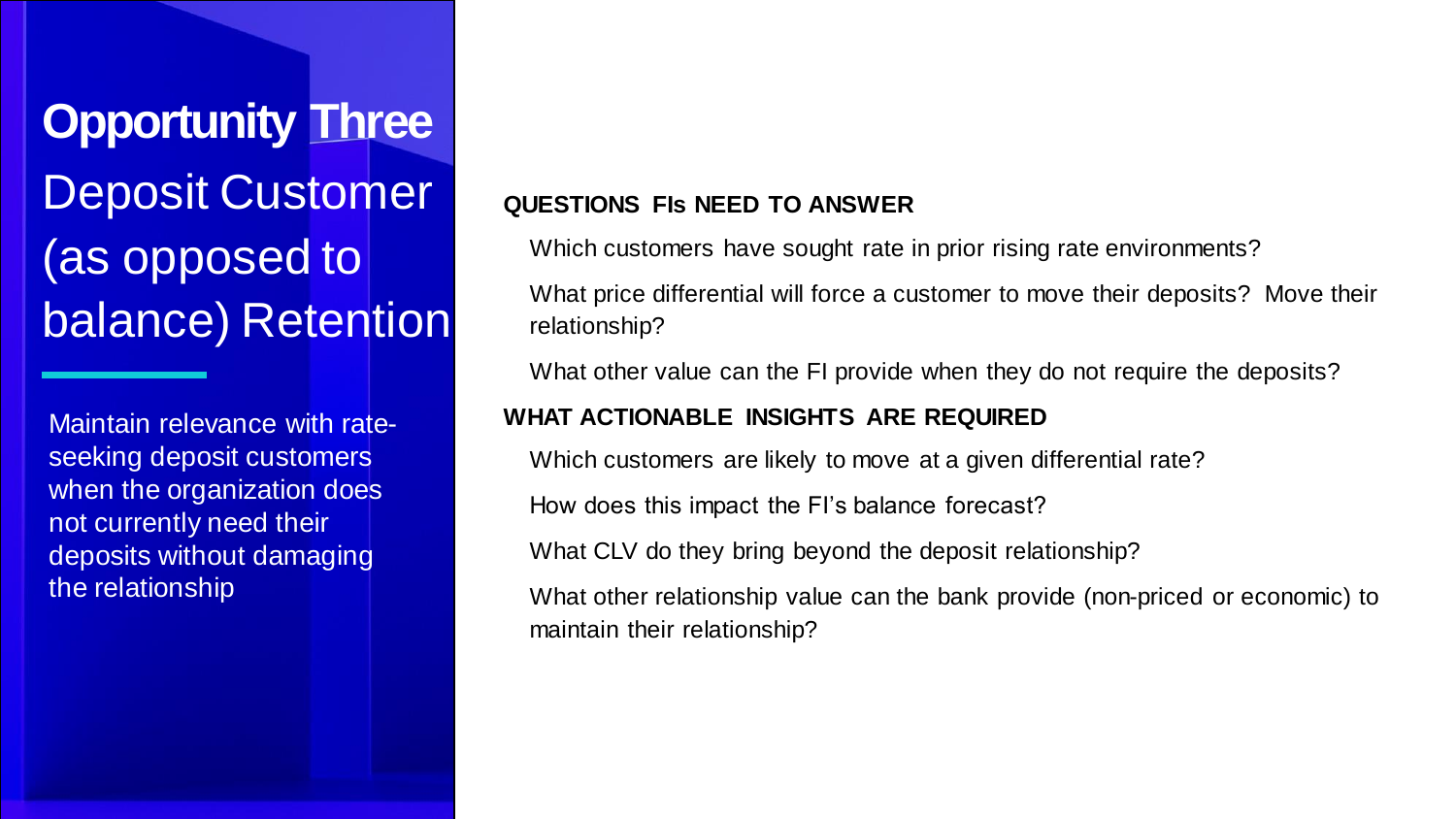# **Understanding which segments of customers will move given market rate dispersion will focus treatments**



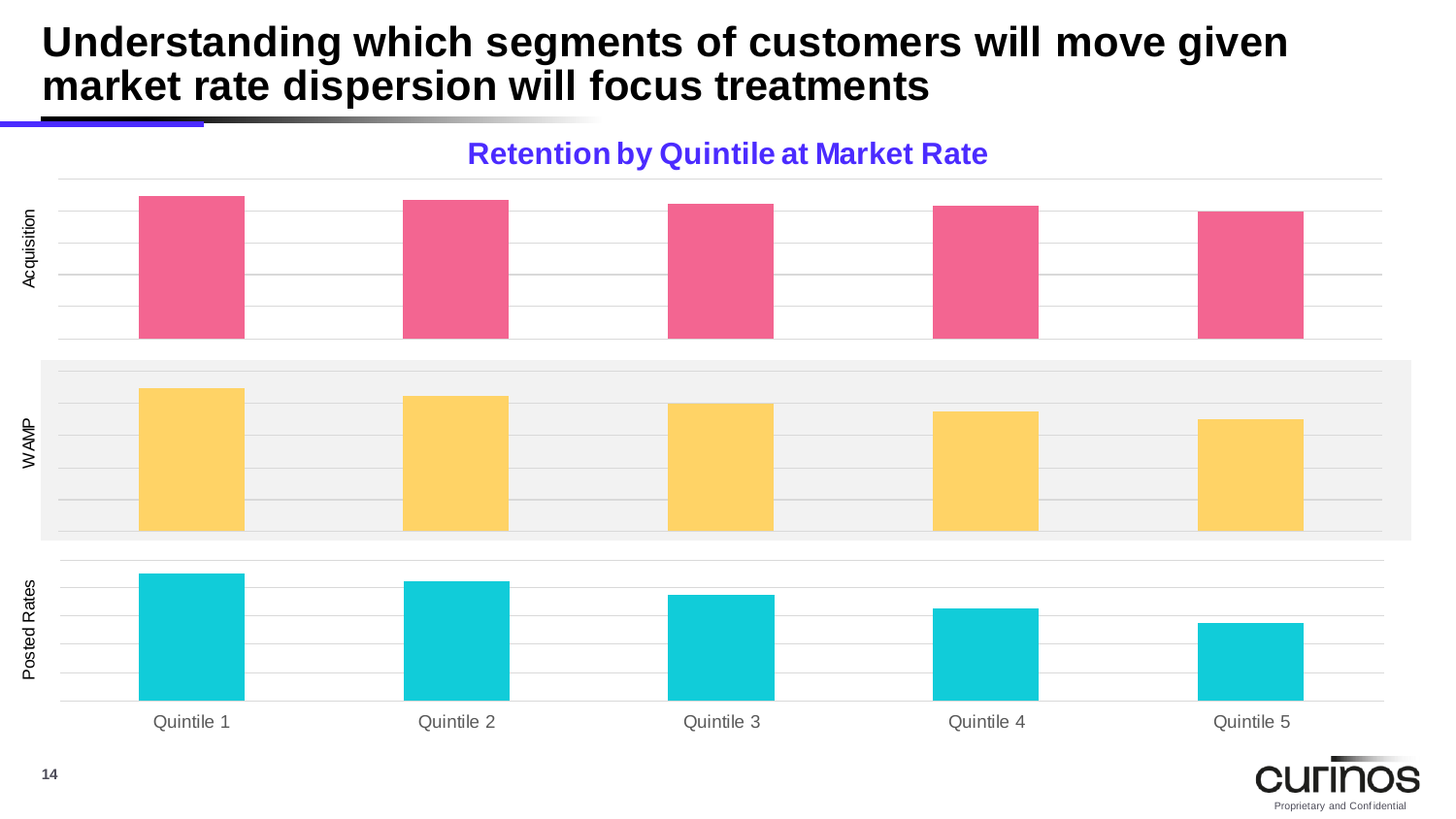### **Three Opportunities**

- 1. Liquidity Replacement
- 2. (HE)LOC
- 3. Quality Deposit **Retention**

## **Experience Based Economy**

Need Insights across the customer lifecycle that optimize across:

- Value
- Relevance
- Preference

### **Relationship Insights**

Deposit and lending data, along with contextual data provide the 'grist' for analytics to inform actions across the insight.

Early Win – Deposit Data Improving Predictability of Default on Customer Loans – Opening the Buy Box, and improving predictions of utilization and duration

# **Key** Take Aways